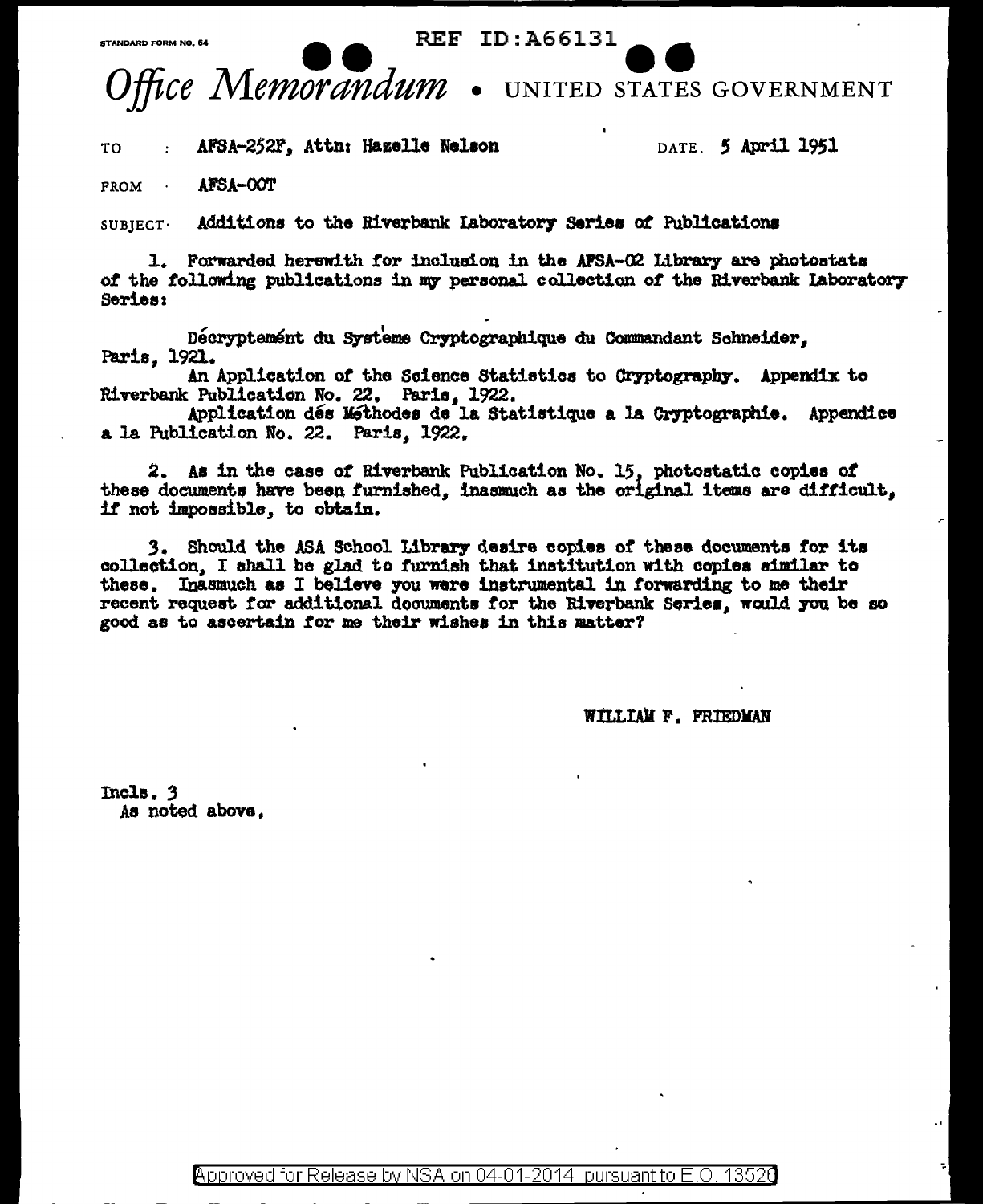STANDARD FORM NO. 64

**REF ID: A66131** 



UNITED STATES GOVERNMENT

AFSA-14 TO  $\cdot$ 

DATE.

AFSA-OOT **FROM** 

Documents for AFSA Central Library  $SUB$  JECT $\cdot$ 

1. Forwarded herewith for inclusion in the AFSA Central Library are photostats of the following publications in my personal collection of the Riverbank Laboratory Series:

Decryptement du Système Cryptographique du Commandant Schneider, Paris, 1921.

An Application of the Science Statistics to Cryptography. Appendix to Riverbank Publication No. 22. Paris, 1922.

Application dés Méthodes de la Statistique a la Cryptographie. Appendice a la Publication No. 22. Paris, 1922.

2. As in the case of Riverbank Publication No. 15, photostatic copies of these documents have been furnished, inasmuch as the original items are difficult. if not impossible, to obtain.

> WILLIAM F. FRIEDMAN AFSA-OOT

Incls. 3 As noted above.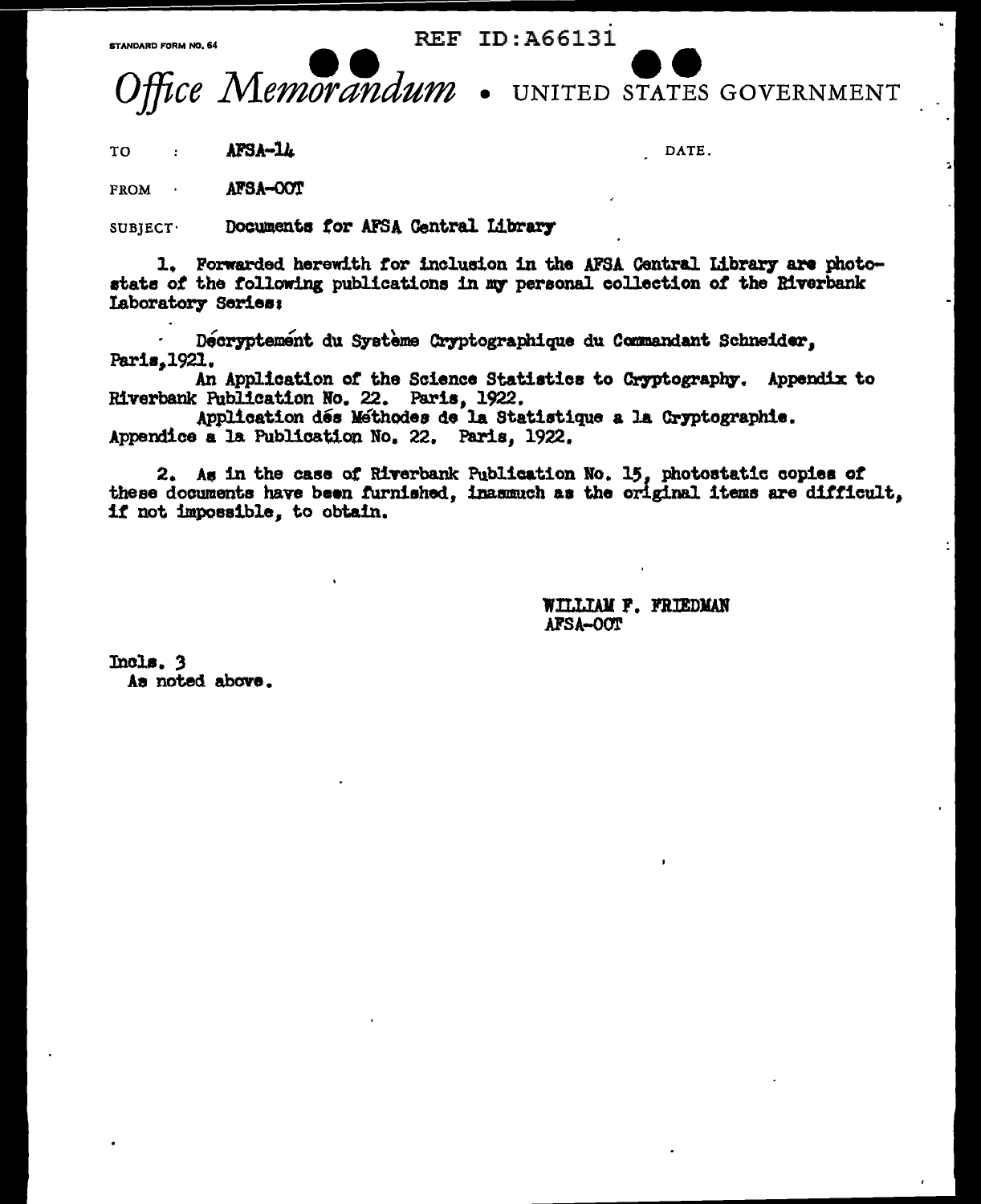**REF ID: A66131** 

DATE: 16 Feb 51

WILLIAM F. FRIEDMAN **APSA-OOT** 

TANDARD EDDM NO. 64

Office Memorandum . UNITED STATES GOVERNMENT

TO. AFSA-252-F Hazelle Nelson FROM : AFSA-COT Mr. Friedman

**SUBJECT:** Riverbank Publications for ASA School

In reply to your memorandum of 19 Jan 51 I am forwarding herewith for transmittal to the ASA School copies of Riverbank Laboratories Publications 22.75, and "Synoptic Tables for the Star Cipher". No. 15, which was also listed among those publications which the School did not have. I am forwarding in photostatic form. since the original of this publication is very rare.

I believe that with these documents the set of Riverbank Laboratories Publications at the ASA School will be complete.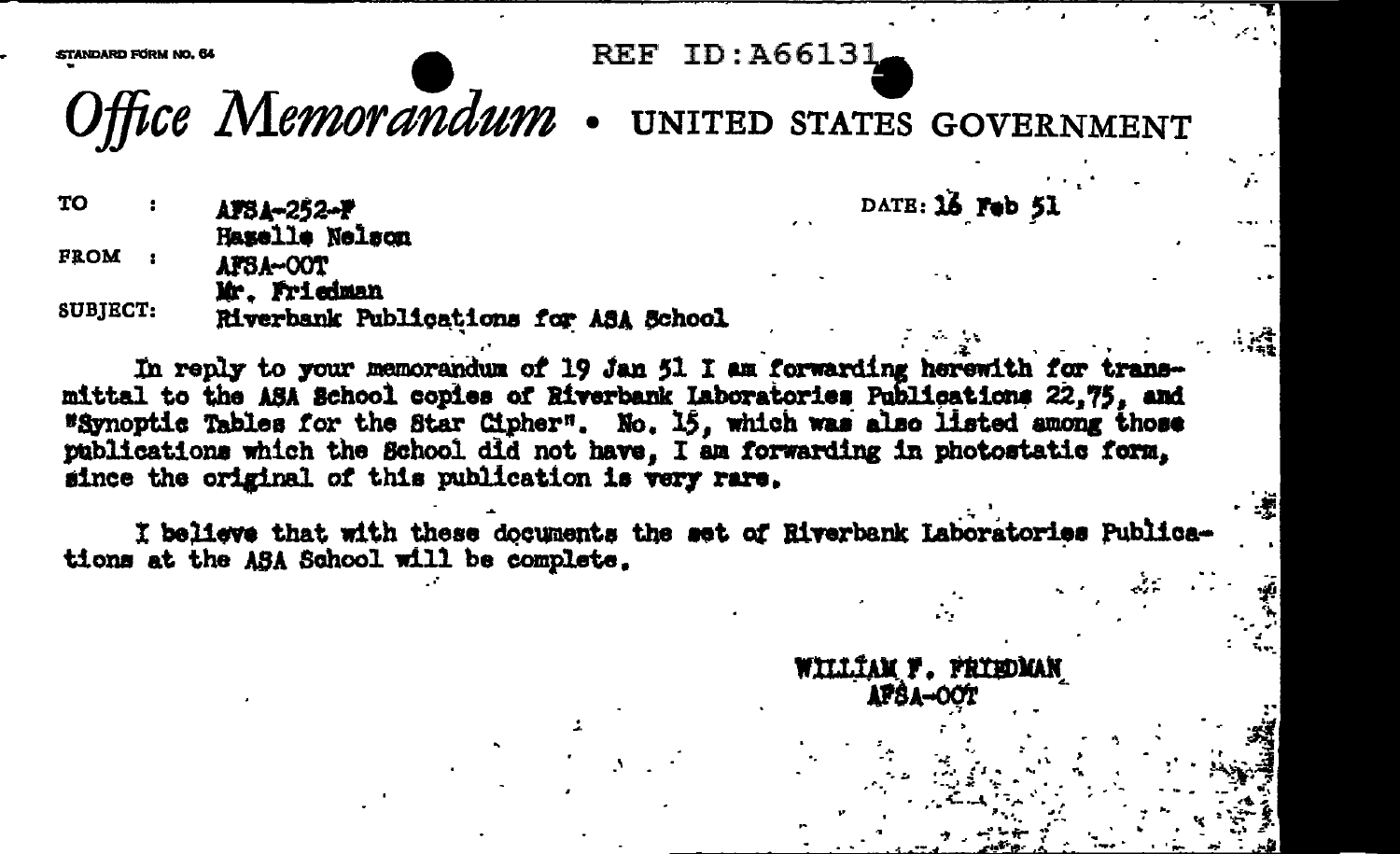**REF ID: A66131** 

Office Memorandum . UNITED STATES GOVERNMENT

DATE 19 Jan. 1951

**TO** AFSA-OOT Mr. Friedman AFSA-252-F **FROM** Hazelle Nelson

Riverbank Publications for ASA School SUBJECT.

ASA School checked its holdings of Riverbank Laboratories Publications and found the following to be present: Nos. 16, 17, 18, 19, 20, 21, and 50. They now request they be furnished only 1 each of the numbers they lack. Can you complete their set from your files?

 $0$ aru AFSA-Lidrary Officer